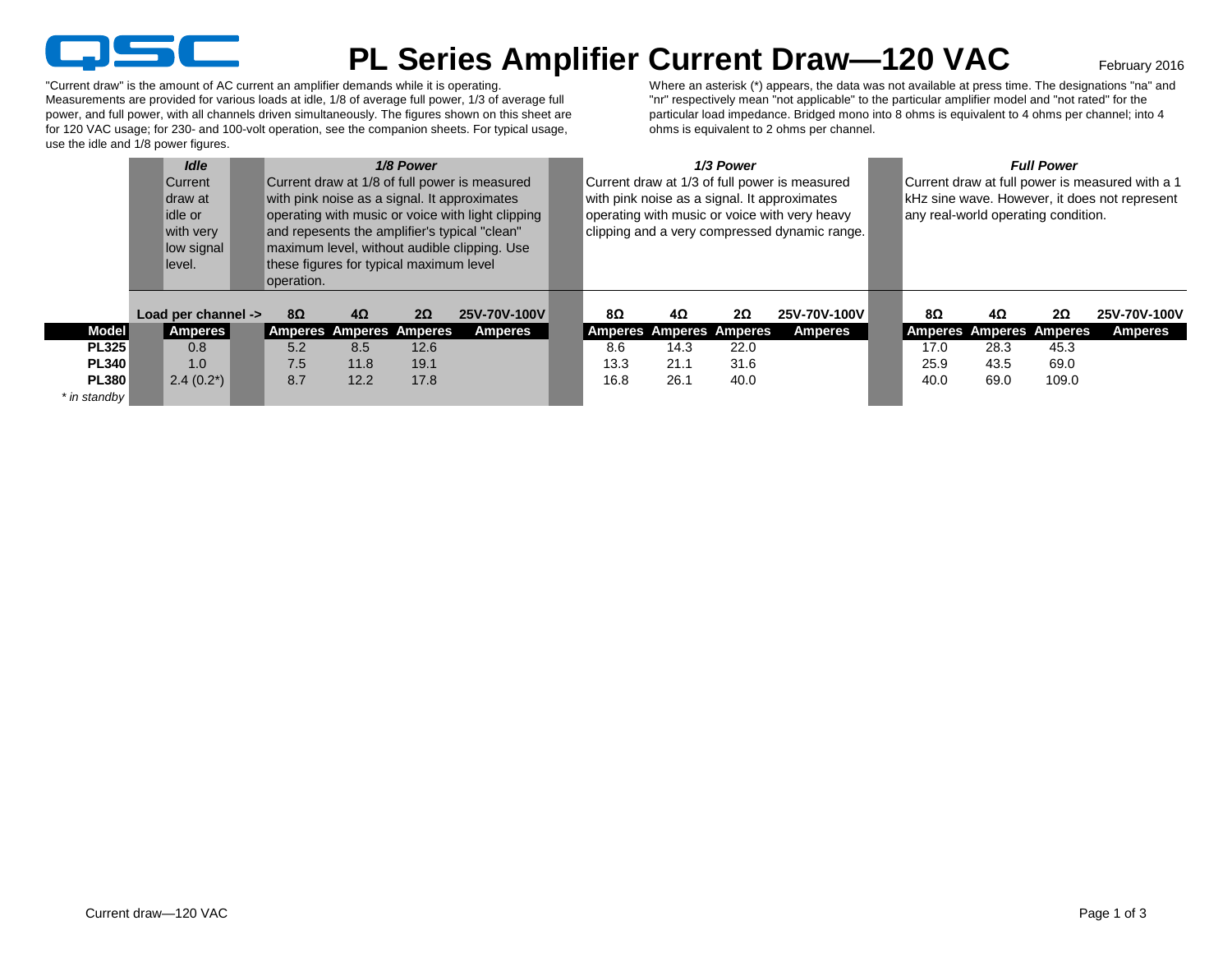

## **PL Series Amplifier Current Draw—230 VAC**

February 2016

"Current draw" is the amount of AC current an amplifier demands while it is operating. Measurements are provided for various loads at idle, 1/8 of average full power, 1/3 of average full power, and full power, with all channels driven simultaneously. The figures shown on this sheet are for 230 VAC usage; for 120- and 100-volt operation, see the companion sheets. For typical usage, use the idle and 1/8 power figures.

Where an asterisk (\*) appears, the data was not available at press time. The designations "na" and "nr" respectively mean "not applicable" to the particular amplifier model and "not rated" for the particular load impedance. Bridged mono into 8 ohms is equivalent to 4 ohms per channel; into 4 ohms is equivalent to 2 ohms per channel.

|                | <b>Idle</b><br><b>Current</b><br>Idraw at<br>idle or<br>with very<br>low signal<br>llevel. | 1/8 Power<br>Current draw at 1/8 of full power is measured<br>with pink noise as a signal. It approximates<br>operating with music or voice with light clipping<br>and repesents the amplifier's typical "clean"<br>maximum level, without audible clipping. Use<br>these figures for typical maximum level<br>operation. |           |           |                                |                |  |     |                         | 1/3 Power | Current draw at 1/3 of full power is measured<br>with pink noise as a signal. It approximates<br>operating with music or voice with very heavy<br>clipping and a very compressed dynamic range. | <b>Full Power</b><br>Current draw at full power is measured with a 1<br>kHz sine wave. However, it does not represent<br>any real-world operating condition. |                                |           |                |  |  |
|----------------|--------------------------------------------------------------------------------------------|---------------------------------------------------------------------------------------------------------------------------------------------------------------------------------------------------------------------------------------------------------------------------------------------------------------------------|-----------|-----------|--------------------------------|----------------|--|-----|-------------------------|-----------|-------------------------------------------------------------------------------------------------------------------------------------------------------------------------------------------------|--------------------------------------------------------------------------------------------------------------------------------------------------------------|--------------------------------|-----------|----------------|--|--|
|                | Load per channel ->                                                                        |                                                                                                                                                                                                                                                                                                                           | $8\Omega$ | $4\Omega$ | $2\Omega$                      | 25V-70V-100V   |  | 8Ω  | 4Ω                      | $2\Omega$ | 25V-70V-100V                                                                                                                                                                                    | 8Ω                                                                                                                                                           | 4Ω                             | $2\Omega$ | 25V-70V-100V   |  |  |
| <b>Model</b>   | Amperes                                                                                    |                                                                                                                                                                                                                                                                                                                           |           |           | <b>Amperes Amperes Amperes</b> | <b>Amperes</b> |  |     | Amperes Amperes Amperes |           | <b>Amperes</b>                                                                                                                                                                                  |                                                                                                                                                              | <b>Amperes Amperes Amperes</b> |           | <b>Amperes</b> |  |  |
| <b>PL325</b>   | 0.4                                                                                        |                                                                                                                                                                                                                                                                                                                           | 2.6       | 4.3       | 6.3                            |                |  | 4.3 | 7.2                     | 11.0      |                                                                                                                                                                                                 | 8.5                                                                                                                                                          | 14.2                           | 22.7      |                |  |  |
| <b>PL340</b>   | 0.5                                                                                        |                                                                                                                                                                                                                                                                                                                           | 3.8       | 5.9       | 9.6                            |                |  | 6.7 | 10.6                    | 15.8      |                                                                                                                                                                                                 | 13.0                                                                                                                                                         | 21.8                           | 34.5      |                |  |  |
| <b>PL380</b>   | $1.2(0.2^*)$                                                                               |                                                                                                                                                                                                                                                                                                                           | 4.4       | 6.1       | 8.9                            |                |  | 8.4 | 13.1                    | 20.0      |                                                                                                                                                                                                 | 20.0                                                                                                                                                         | 34.5                           | 54.5      |                |  |  |
| * in standby I |                                                                                            |                                                                                                                                                                                                                                                                                                                           |           |           |                                |                |  |     |                         |           |                                                                                                                                                                                                 |                                                                                                                                                              |                                |           |                |  |  |